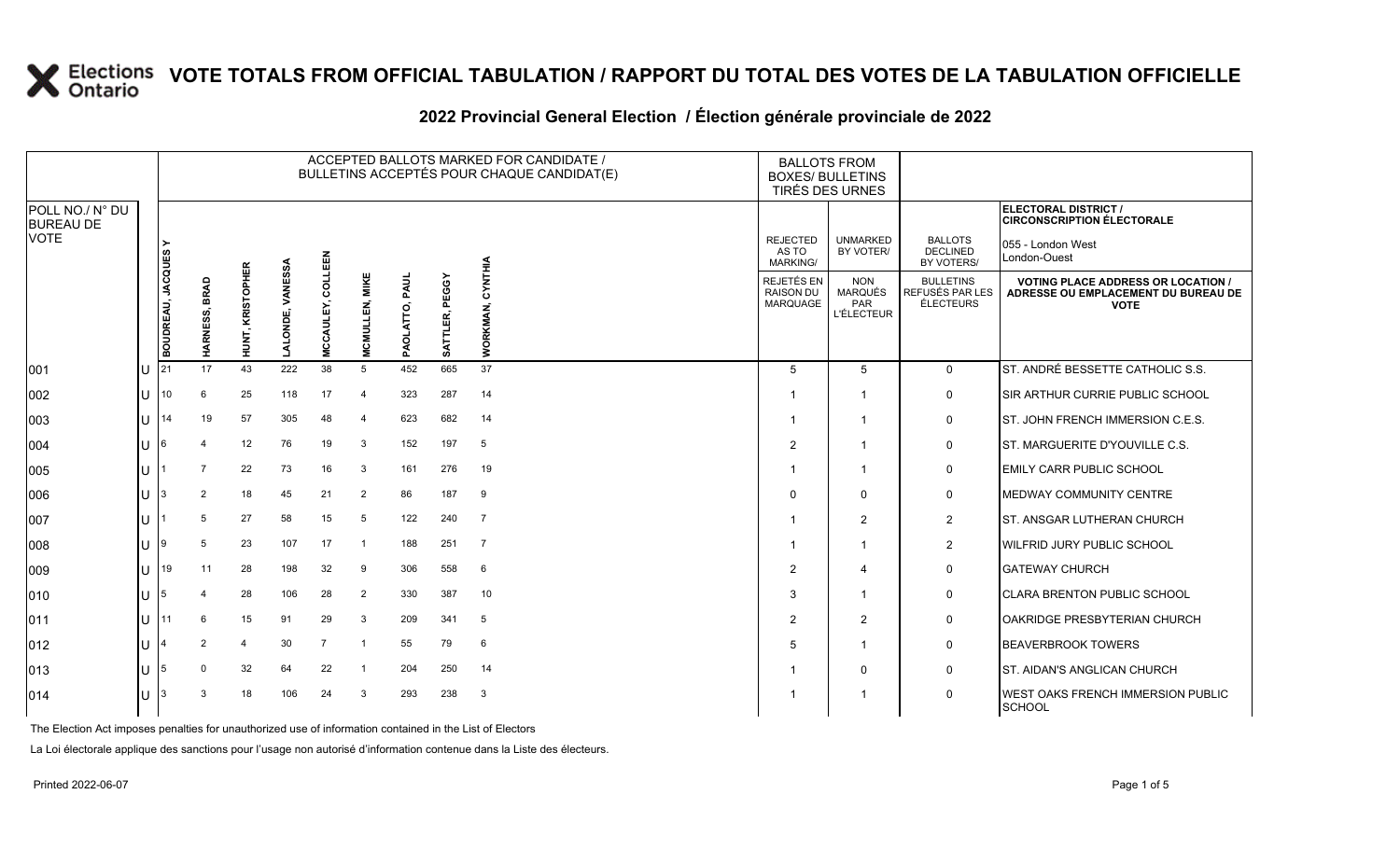|                                     |     |                          |                         |                  |                     |                                |                       |                |                       | ACCEPTED BALLOTS MARKED FOR CANDIDATE /<br>BULLETINS ACCEPTÉS POUR CHAQUE CANDIDAT(E) |                                            | <b>BALLOTS FROM</b><br><b>BOXES/ BULLETINS</b><br>TIRÉS DES URNES |                                                         |                                                                                                 |
|-------------------------------------|-----|--------------------------|-------------------------|------------------|---------------------|--------------------------------|-----------------------|----------------|-----------------------|---------------------------------------------------------------------------------------|--------------------------------------------|-------------------------------------------------------------------|---------------------------------------------------------|-------------------------------------------------------------------------------------------------|
| POLL NO./ N° DU<br><b>BUREAU DE</b> |     |                          |                         |                  |                     |                                |                       |                |                       |                                                                                       |                                            |                                                                   |                                                         | ELECTORAL DISTRICT /<br><b>CIRCONSCRIPTION ÉLECTORALE</b>                                       |
| VOTE                                |     | <b>BOUDREAU, JACQUES</b> |                         |                  |                     |                                |                       |                |                       |                                                                                       | <b>REJECTED</b><br>AS TO<br>MARKING/       | <b>UNMARKED</b><br>BY VOTER/                                      | <b>BALLOTS</b><br><b>DECLINED</b><br>BY VOTERS/         | 055 - London West<br>London-Ouest                                                               |
|                                     |     |                          | <b>BRAD</b><br>HARNESS, | HUNT, KRISTOPHER | VANESSA<br>LALONDE, | COLLEEN<br>ξ.<br><b>MCCAUL</b> | <b>MCMULLEN, MIKE</b> | PAOLATTO, PAUL | PEGGY<br>TLER,<br>SАТ | CYNTHIA<br>WORKMAN,                                                                   | REJETÉS EN<br><b>RAISON DU</b><br>MARQUAGE | <b>NON</b><br><b>MARQUÉS</b><br>PAR<br><b>L'ÉLECTEUR</b>          | <b>BULLETINS</b><br>REFUSÉS PAR LES<br><b>ÉLECTEURS</b> | <b>VOTING PLACE ADDRESS OR LOCATION /</b><br>ADRESSE OU EMPLACEMENT DU BUREAU DE<br><b>VOTE</b> |
| 015                                 | IU  |                          | 2                       | 29               | 61                  | 19                             | 2                     | 170            | 159                   | $\overline{4}$                                                                        | $\overline{1}$                             | $\overline{1}$                                                    | $\mathbf{1}$                                            | <b>RIVERSIDE UNITED CHURCH</b>                                                                  |
| 016                                 | IU  | 19                       | 3                       | 42               | 85                  | 35                             |                       | 334            | 428                   | 14                                                                                    | -1                                         | $\Omega$                                                          | $\mathbf{1}$                                            | <b>HOLY FAMILY PARISH</b>                                                                       |
| 017                                 | ΙU  | 19                       | 10                      | 44               | 219                 | 55                             | -5                    | 790            | 476                   | $\overline{7}$                                                                        | 4                                          | $\mathbf 0$                                                       | $\overline{7}$                                          | ST. NICHOLAS C.E.S.                                                                             |
| 018                                 | ПJ  |                          | 3                       | 18               | 62                  | 12                             |                       | 222            | 235                   | $\overline{2}$                                                                        |                                            | $\Omega$                                                          | $\mathbf 0$                                             | <b>ST. ANNE'S ANGLICAN CHURCH</b>                                                               |
| 019                                 | IU  | 16                       | $\overline{4}$          | 26               | 124                 | 43                             | 3                     | 372            | 396                   | 10                                                                                    | 4                                          | $\overline{4}$                                                    | 0                                                       | <b>ST. GEORGE PARISH</b>                                                                        |
| 020                                 | IU. |                          | $\overline{7}$          | 37               | 159                 | 64                             | -1                    | 542            | 608                   | 13                                                                                    | 5                                          | 3                                                                 | $\mathbf{1}$                                            | BYRON OPTIMIST COMMUNITY CENTRE                                                                 |
| 021                                 | IU. |                          | 3                       | 8                | 65                  | 15                             | $\mathbf 0$           | 230            | 174                   | $\overline{4}$                                                                        | $\Omega$                                   | $\mathbf 0$                                                       | 0                                                       | <b>CIVIC GARDEN COMPLEX</b>                                                                     |
| 022                                 | IU  | 18                       |                         | 21               | 73                  | 32                             | 5                     | 169            | 324                   | 13                                                                                    | $\mathfrak{p}$                             | $\Omega$                                                          | 5                                                       | <b>WOODLAND HEIGHTS P.S.</b>                                                                    |
| 023                                 | IU  | 16                       | 4                       | 22               | 34                  | 23                             | $\mathbf{3}$          | 100            | 196                   | 11                                                                                    | -1                                         | $\mathbf 0$                                                       | 0                                                       | WINDY WOODS CO-OPERATIVE HOMES OF<br><b>LONDON</b>                                              |
| 024                                 | ЦJ  | 12                       | 6                       | 25               | 65                  | 30                             | 5                     | 200            | 369                   | 11                                                                                    | $\Omega$                                   | $\overline{\mathbf{1}}$                                           | 0                                                       | <b>MOUNT ZION UNITED CHURCH</b>                                                                 |
| 025                                 | IU. | 16                       | $\Omega$                | 18               | 42                  | 28                             | 3                     | 90             | 308                   | $\mathbf{3}$                                                                          | 2                                          | $\Omega$                                                          | 0                                                       | <b>GERMAN CANADIAN CLUB</b>                                                                     |
| 026                                 | IU  | 16                       | 3                       | 20               | 74                  | 31                             | 5                     | 158            | 475                   | 5                                                                                     | $\overline{2}$                             | $\overline{2}$                                                    | 2                                                       | ELMWOOD AVE PRESBYTERIAN CHURCH                                                                 |
| 027                                 | IU  |                          | $\overline{2}$          | 13               | 52                  | 32                             | 2                     | 86             | 407                   | $\mathbf{3}$                                                                          | $\Omega$                                   | $\Omega$                                                          | 3                                                       | <b>WESLEY-KNOX UNITED CHURCH</b>                                                                |
| 028                                 | ΙU  | 10                       | 4                       | 13               | 59                  | 31                             | $\overline{a}$        | 100            | 482                   | $\overline{7}$                                                                        |                                            | $\Omega$                                                          | 0                                                       | <b>TECUMSEH PUBLIC SCHOOL</b>                                                                   |
|                                     |     |                          |                         |                  |                     |                                |                       |                |                       |                                                                                       |                                            |                                                                   |                                                         |                                                                                                 |

### **2022 Provincial General Election / Élection générale provinciale de 2022**

The Election Act imposes penalties for unauthorized use of information contained in the List of Electors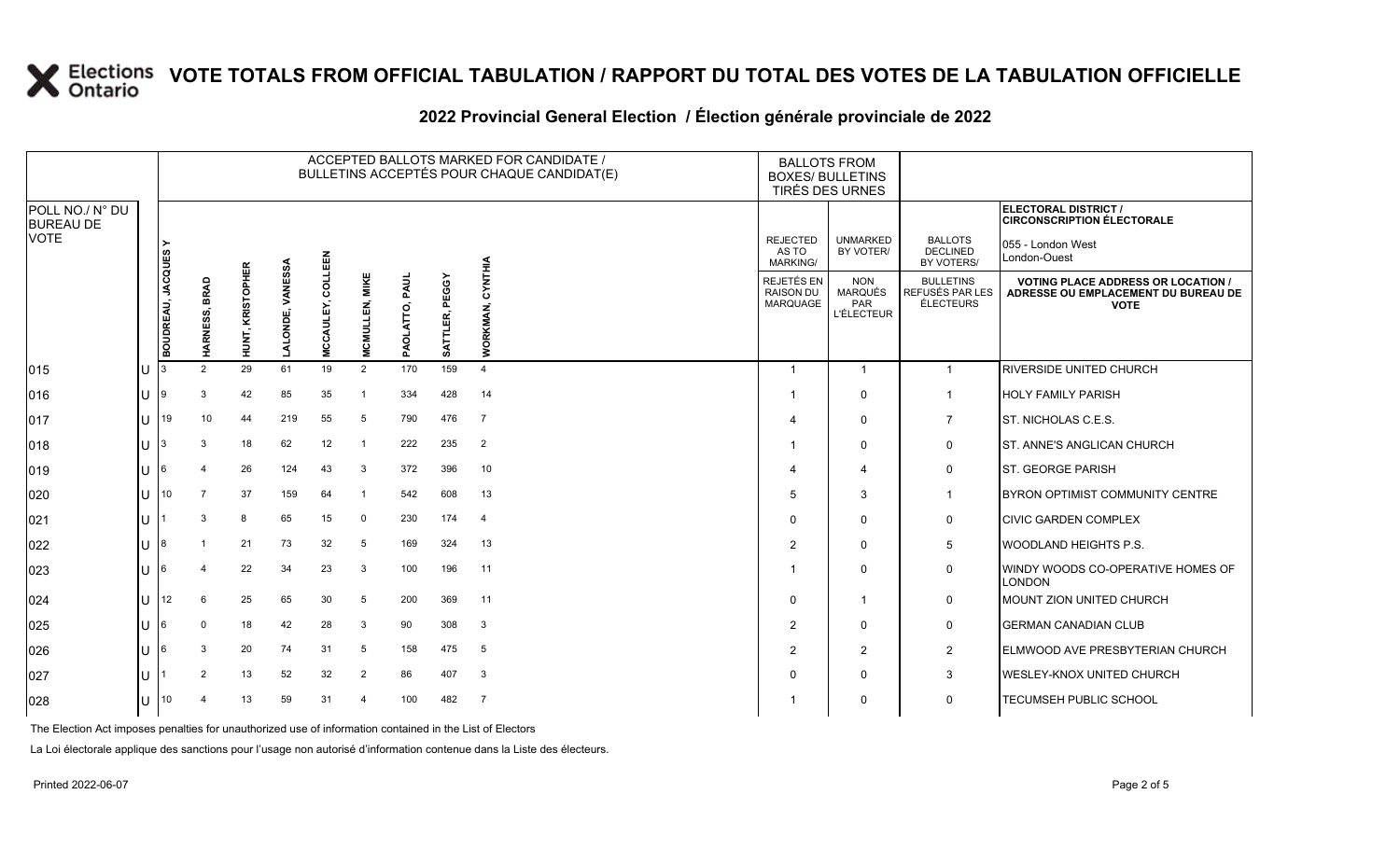|                                     |                          |    |                  |                  |                          |                      |                                 |                   |                   | ACCEPTED BALLOTS MARKED FOR CANDIDATE /<br>BULLETINS ACCEPTÉS POUR CHAQUE CANDIDAT(E) |                                                          | <b>BALLOTS FROM</b><br><b>BOXES/ BULLETINS</b><br>TIRÉS DES URNES |                                                         |                                                                                                 |
|-------------------------------------|--------------------------|----|------------------|------------------|--------------------------|----------------------|---------------------------------|-------------------|-------------------|---------------------------------------------------------------------------------------|----------------------------------------------------------|-------------------------------------------------------------------|---------------------------------------------------------|-------------------------------------------------------------------------------------------------|
| POLL NO./ N° DU<br><b>BUREAU DE</b> |                          |    |                  |                  |                          |                      |                                 |                   |                   |                                                                                       |                                                          |                                                                   |                                                         | ELECTORAL DISTRICT /<br><b>CIRCONSCRIPTION ÉLECTORALE</b>                                       |
| <b>VOTE</b>                         |                          |    |                  |                  |                          |                      |                                 |                   |                   |                                                                                       | <b>REJECTED</b><br>AS TO<br><b>MARKING/</b>              | <b>UNMARKED</b><br>BY VOTER/                                      | <b>BALLOTS</b><br><b>DECLINED</b><br><b>BY VOTERS/</b>  | 055 - London West<br>London-Ouest                                                               |
|                                     | <b>BOUDREAU, JACQUES</b> |    | BRAD<br>HARNESS, | HUNT, KRISTOPHER | VANESSA<br><b>LALOND</b> | COLLEEN<br>MCCAULEY, | <b>MIKE</b><br><b>MCMULLEN,</b> | PAUL<br>PAOLATTO, | PEGGY<br>SATTLER, | CYNTHIA<br>WORKMAN,                                                                   | <b>REJETÉS EN</b><br><b>RAISON DU</b><br><b>MARQUAGE</b> | <b>NON</b><br><b>MARQUÉS</b><br><b>PAR</b><br><b>L'ÉLECTEUR</b>   | <b>BULLETINS</b><br>REFUSÉS PAR LES<br><b>ÉLECTEURS</b> | <b>VOTING PLACE ADDRESS OR LOCATION /</b><br>ADRESSE OU EMPLACEMENT DU BUREAU DE<br><b>VOTE</b> |
| 029                                 | ЦJ                       |    | $\Omega$         | 4                | 21                       | 12                   | $\overline{1}$                  | 51                | 140               | $\overline{1}$                                                                        | $\Omega$                                                 | $\mathbf{0}$                                                      | $\mathbf{0}$                                            | THE GARTSHORE                                                                                   |
| 030                                 | IU.                      | 13 | 2                | 15               | 62                       | 19                   | $\overline{2}$                  | 109               | 288               | $\mathbf{3}$                                                                          | -1                                                       | $\mathbf{0}$                                                      | 0                                                       | <b>REDEEMER LUTHERAN CHURCH</b>                                                                 |
| 031                                 | IU.                      | 18 |                  | 15               | 46                       | 13                   | $\overline{a}$                  | 131               | 230               | 11                                                                                    | 2                                                        |                                                                   | 0                                                       | LONDON KOREAN CHRISTIAN CHURCH                                                                  |
| 032                                 |                          |    | 2                | 4                | 18                       | $\overline{7}$       | $\overline{2}$                  | 38                | 62                | $\overline{2}$                                                                        | $\Omega$                                                 | $\mathbf{0}$                                                      | 0                                                       | <b>WILLIAM MERCER WILSON CENTRE</b>                                                             |
| 033                                 | ЦJ                       |    | $\overline{4}$   | 20               | 66                       | 25                   | 6                               | 151               | 333               | 11                                                                                    | 2                                                        | -1                                                                | $\mathbf{1}$                                            | <b>ST. JOHN THE DIVINE CATHOLIC CHURCH</b>                                                      |
| 034                                 | U                        |    | $\overline{2}$   | 21               | 38                       | 26                   | 5                               | 127               | 265               | 5                                                                                     | -1                                                       | $\Omega$                                                          | $\overline{2}$                                          | THE CHURCH OF THE EPIPHANY                                                                      |
| 035                                 |                          |    | 12               | 16               | 81                       | 38                   | $\overline{2}$                  | 233               | 460               | $\overline{7}$                                                                        | 3                                                        | -1                                                                | 0                                                       | <b>IMOUNTSFIELD PUBLIC SCHOOL</b>                                                               |
| 036                                 | IU.                      |    | 3                | 25               | 91                       | 52                   | $\overline{4}$                  | 162               | 621               | - 8                                                                                   | 3                                                        | $\mathbf 0$                                                       | 3                                                       | <b>CALVARY UNITED CHURCH</b>                                                                    |
| 037                                 | U                        | 15 |                  | 13               | 60                       | 24                   | 6                               | 130               | 347               | $\overline{1}$                                                                        | -1                                                       | 2                                                                 | $\overline{2}$                                          | <b>ST. ANDREW MEMORIAL ANGLICAN CHURCH</b>                                                      |
| 038                                 | U                        |    | 4                | 34               | 132                      | 34                   | $\overline{4}$                  | 433               | 433               | 8                                                                                     | $\Omega$                                                 | $\mathbf{0}$                                                      | 0                                                       | <b>BYRON UNITED CHURCH</b>                                                                      |
| 039                                 |                          | 19 |                  | 37               | 146                      | 31                   | 3                               | 477               | 439               | $\overline{1}$                                                                        | -1                                                       | -1                                                                | $\mathbf 1$                                             | BYRON SOMERSET PUBLIC SCHOOL                                                                    |
| 040                                 | lU.                      |    | $\mathbf 4$      | 22               | 83                       | 15                   |                                 | 311               | 273               | 9                                                                                     | -1                                                       |                                                                   | $\overline{\mathbf{1}}$                                 | THE CHURCH OF LONDONERS                                                                         |
| 041                                 |                          | 10 | 4                | 28               | 116                      | 34                   | $\overline{7}$                  | 403               | 491               | 11                                                                                    | $\Omega$                                                 | $\overline{2}$                                                    | $\mathbf 0$                                             | <b>WESTVIEW BAPTIST CHURCH</b>                                                                  |
| 042                                 | IU.                      |    | $\overline{2}$   | 28               | 91                       | 27                   | $\overline{2}$                  | 260               | 316               | 22                                                                                    |                                                          | $\overline{2}$                                                    | -1                                                      | <b>VILLAGE GREEN COMMUNITY CHURCH</b>                                                           |
|                                     |                          |    |                  |                  |                          |                      |                                 |                   |                   |                                                                                       |                                                          |                                                                   |                                                         |                                                                                                 |

### **2022 Provincial General Election / Élection générale provinciale de 2022**

The Election Act imposes penalties for unauthorized use of information contained in the List of Electors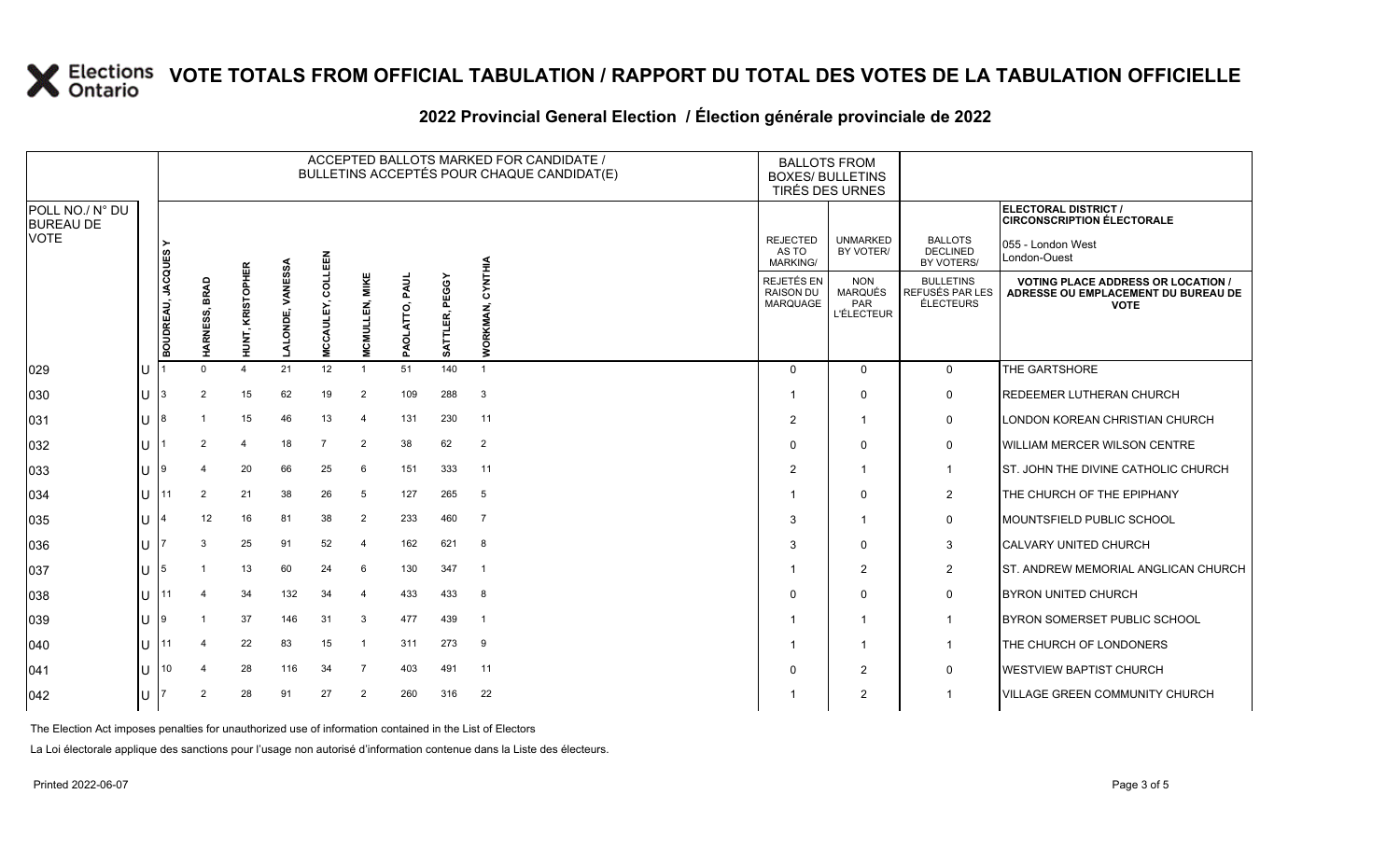|                                     |                          |    |                         |                  |                     |                      |                          |                |                       | ACCEPTED BALLOTS MARKED FOR CANDIDATE /<br>BULLETINS ACCEPTÉS POUR CHAQUE CANDIDAT(E) |       | <b>BALLOTS FROM</b><br><b>BOXES/ BULLETINS</b><br>TIRÉS DES URNES |                                                          |                                                         |                                                                                                 |
|-------------------------------------|--------------------------|----|-------------------------|------------------|---------------------|----------------------|--------------------------|----------------|-----------------------|---------------------------------------------------------------------------------------|-------|-------------------------------------------------------------------|----------------------------------------------------------|---------------------------------------------------------|-------------------------------------------------------------------------------------------------|
| POLL NO./ N° DU<br><b>BUREAU DE</b> |                          |    |                         |                  |                     |                      |                          |                |                       |                                                                                       |       |                                                                   |                                                          |                                                         | ELECTORAL DISTRICT /<br><b>CIRCONSCRIPTION ÉLECTORALE</b>                                       |
| <b>VOTE</b>                         |                          |    |                         |                  |                     |                      |                          |                |                       |                                                                                       | AS TO | <b>REJECTED</b><br>MARKING/                                       | <b>UNMARKED</b><br>BY VOTER/                             | <b>BALLOTS</b><br><b>DECLINED</b><br>BY VOTERS/         | 055 - London West<br>London-Ouest                                                               |
|                                     | <b>BOUDREAU, JACQUES</b> |    | <b>BRAD</b><br>HARNESS, | HUNT, KRISTOPHER | VANESSA<br>LALONDE, | COLLEEN<br>MCCAULEY, | <b>MIKE</b><br>MCMULLEN, | PAOLATTO, PAUL | PEGGY<br>TLER,<br>5AT | CYNTHIA<br>WORKMAN,                                                                   |       | REJETÉS EN<br><b>RAISON DU</b><br>MARQUAGE                        | <b>NON</b><br><b>MARQUÉS</b><br>PAR<br><b>L'ÉLECTEUR</b> | <b>BULLETINS</b><br>REFUSÉS PAR LES<br><b>ÉLECTEURS</b> | <b>VOTING PLACE ADDRESS OR LOCATION /</b><br>ADRESSE OU EMPLACEMENT DU BUREAU DE<br><b>VOTE</b> |
| 043                                 | IU.                      | 16 | 5                       | 17               | 129                 | 26                   | -1                       | 290            | 424                   | 16                                                                                    |       | 2                                                                 | $\Omega$                                                 | $\mathbf{0}$                                            | <b>WESTMOUNT PUBLIC SCHOOL</b>                                                                  |
| 044                                 | IU                       | 16 | 5                       | 19               | 75                  | 14                   | $\overline{4}$           | 199            | 260                   | 3                                                                                     |       | $\mathbf{0}$                                                      | $\overline{\mathbf{1}}$                                  | 0                                                       | W. SHERWOOD FOX PUBLIC SCHOOL                                                                   |
| 045                                 | IU.                      | 13 |                         | 22               | 58                  | 11                   | $\mathbf 0$              | 197            | 260                   | 10                                                                                    |       | $\mathfrak{p}$                                                    | $\Omega$                                                 | 4                                                       | LONDON GOSPEL TEMPLE                                                                            |
| 046                                 | IU.                      | 13 | 6                       | 11               | 29                  | 16                   | $\mathbf{3}$             | 136            | 209                   | 9                                                                                     |       | $\Omega$                                                          | $\Omega$                                                 | 0                                                       | <b>ST. JUDE CATHOLIC SCHOOL</b>                                                                 |
| 047                                 | Iυ                       |    | 2                       | 14               | 54                  | 19                   | 4                        | 137            | 246                   | $\overline{1}$                                                                        |       | $\mathbf{0}$                                                      | $\overline{\mathbf{1}}$                                  | $\mathbf{1}$                                            | SIR ISAAC BROCK PUBLIC SCHOOL                                                                   |
| 400                                 | IU.                      |    |                         | $\mathbf 0$      | 19                  | 2                    | $\mathbf 0$              | 43             | 30                    | $\overline{1}$                                                                        |       | $\Omega$                                                          | $\overline{\mathbf{1}}$                                  | $\mathbf 0$                                             | CHARTWELL ROYALCLIFFE RETIREMENT<br>RES.                                                        |
| 401                                 | IU.                      |    | $\overline{2}$          | 2                | 20                  | 9                    | $\mathbf 0$              | 70             | 39                    | $\overline{2}$                                                                        |       | $\overline{2}$                                                    | $\mathbf 0$                                              | 0                                                       | <b>THE RIVERVIEW</b>                                                                            |
| 402                                 | ΙU                       |    |                         | 0                | 19                  | 3                    | $\mathbf 0$              | 37             | 44                    | 3                                                                                     |       | $\mathbf{0}$                                                      | $\mathbf 0$                                              | $\mathbf{1}$                                            | <b>FIVE AFTER FIVE</b>                                                                          |
| 403                                 | IU                       | 13 | $\overline{2}$          | $\overline{2}$   | 24                  | $\overline{4}$       | -1                       | 40             | 42                    | $\overline{2}$                                                                        |       | $\mathbf{0}$                                                      | $\Omega$                                                 | 0                                                       | <b>WESTCLIFF</b>                                                                                |
| 700                                 | ЦJ                       |    | $\Omega$                | -1               | 9                   | $\overline{2}$       | $\mathbf 0$              | 32             | 22                    | $\overline{1}$                                                                        |       | $\Omega$                                                          | $\mathbf 0$                                              | 0                                                       | OAKCROSSING RETIREMENT LIVING                                                                   |
| 701                                 | IU.                      |    |                         | 0                | 3                   |                      |                          | 6              | $\overline{4}$        | $\mathbf 0$                                                                           |       | $\Omega$                                                          | $\mathbf 0$                                              | $\mathbf{1}$                                            | PEOPLECARE OAKCROSSING LONDON                                                                   |
| 702                                 | IU                       |    | 3                       | -1               | 6                   |                      | $\mathbf 0$              | $\overline{7}$ | 3                     | $\mathbf 0$                                                                           |       | 4                                                                 | $\mathbf 0$                                              | 0                                                       | <b>MCCORMICK HOME</b>                                                                           |
| 703                                 | ЦJ                       |    |                         | 0                | 19                  | 8                    |                          | 58             | 17                    | 2                                                                                     |       | $\Omega$                                                          | $\Omega$                                                 | 0                                                       | FOX HOLLOW RETIREMENT RESIDENCE                                                                 |
| 704                                 | ΙU                       |    | $\Omega$                | -1               | 8                   | $\mathbf 0$          | $\mathbf 0$              | $\overline{7}$ | 6                     | 0                                                                                     |       |                                                                   | $\Omega$                                                 | 0                                                       | THE WAVERLEY RETIREMENT RESIDENCE                                                               |
|                                     |                          |    |                         |                  |                     |                      |                          |                |                       |                                                                                       |       |                                                                   |                                                          |                                                         |                                                                                                 |

### **2022 Provincial General Election / Élection générale provinciale de 2022**

The Election Act imposes penalties for unauthorized use of information contained in the List of Electors